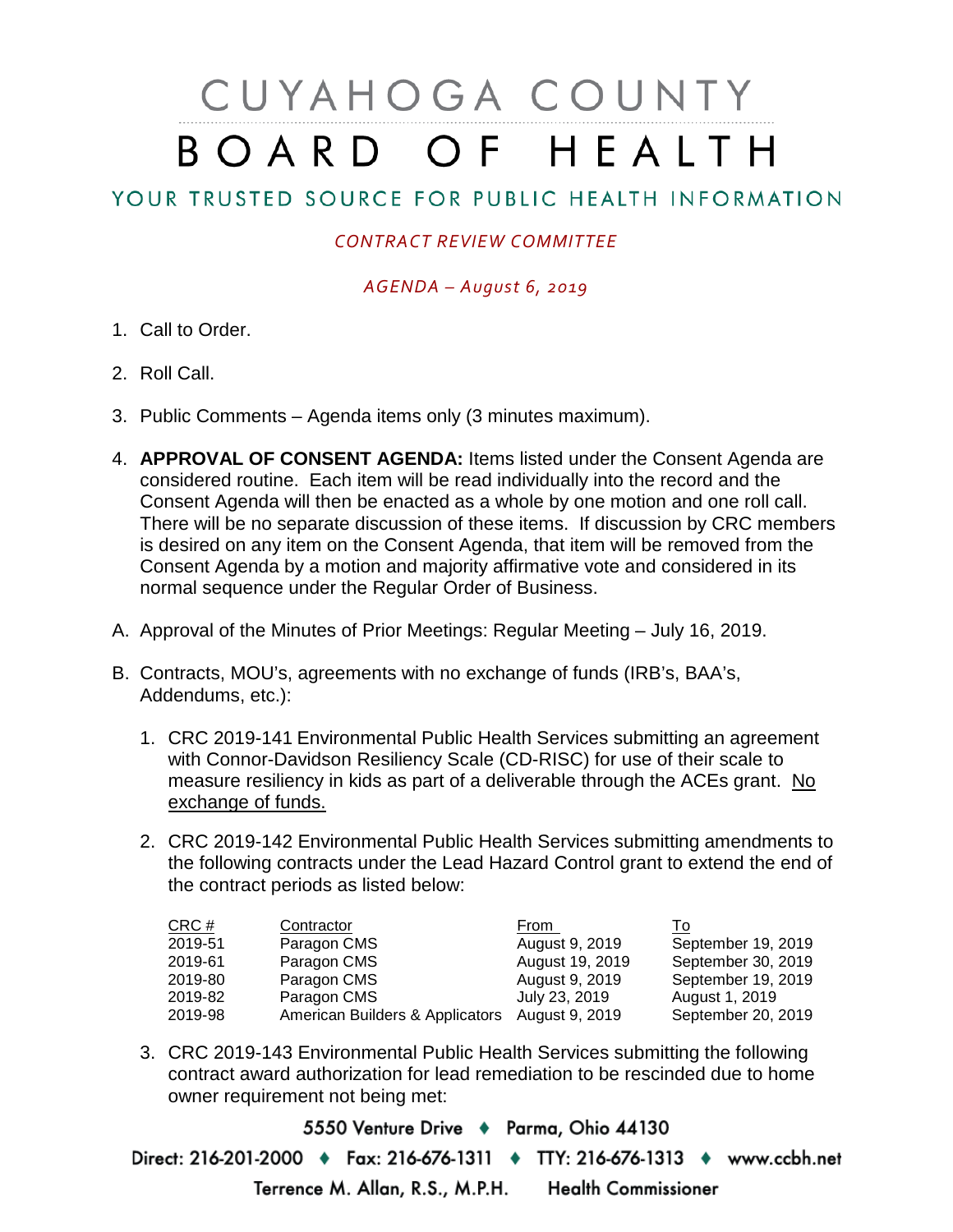| CRC #   | Contractor           | Address                 | Award   |
|---------|----------------------|-------------------------|---------|
| 2019-53 | Green Home Solutions | 24650 Hawthorne, Euclid | \$16,35 |

24650 Hawthorne, Euclid \$16,350.00

4. CRC 2019-144 Administration Services submitting a Vendor Registration Application for the Warrensville Heights Summer Festival-2019 to have a CCBH booth at the festival on August 17, 2019. No exchange of funds.

#### 5. **CONTRACTS AND AWARDS:**

- A. Tabled Items
	- a. CRC 2019-134 1112 Carlyon Rd. East Cleveland, Ohio 44112
- B. New Items For Review
	- 1. Bid/Quote Openings ≥ \$25,000.00

None

2. Bid/Quote Openings < \$25,000.00

None

- 3. Expenditures: Contracts < \$25,000.00
	- a. CRC 2019-145 Prevention and Wellness Services submitting a contract with Radio One under the Teen Wellness Initiative (TWI) grant from August 1, 2019 through August 31, 2019. Amount to be paid to Radio One is not to exceed \$5,000.00.

Purpose: To provide promotional and social media advertising for a community event for the TWI program.

Funding Source: 100% reimbursable through the FY2019 TWI grant.

4. Revenue Generating Agreements < \$25,000.00

None

C. Contract Rescissions

None

5550 Venture Drive ♦ Parma, Ohio 44130 Direct: 216-201-2000 ♦ Fax: 216-676-1311 ♦ TTY: 216-676-1313 ♦ www.ccbh.net

Terrence M. Allan, R.S., M.P.H. **Health Commissioner**